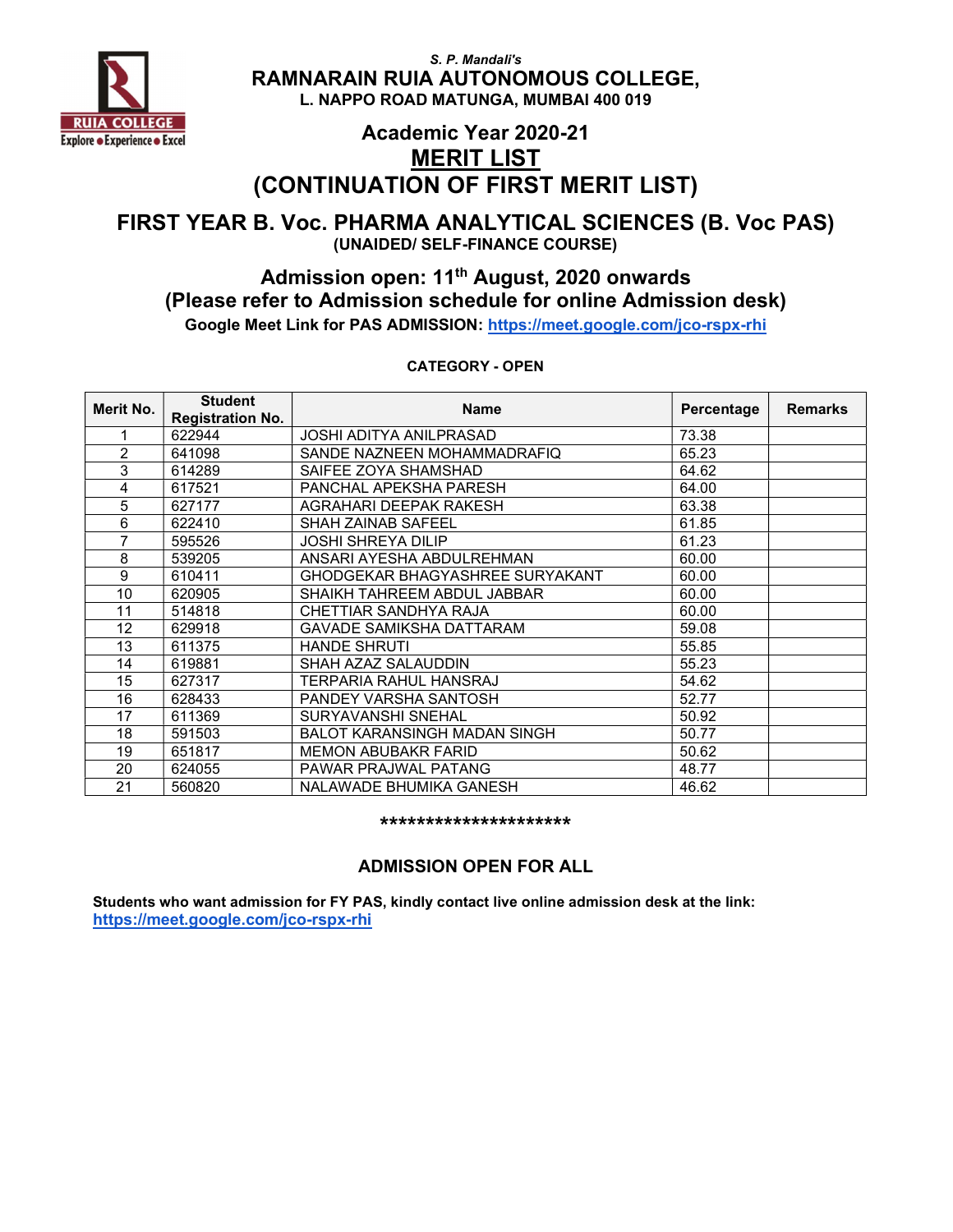

### Academic Year 2020-21 MERIT LIST (CONTINUATION OF FIRST MERIT LIST)

#### FIRST YEAR B. Voc. PHARMA ANALYTICAL SCIENCES (B. Voc PAS) (UNAIDED/ SELF-FINANCE COURSE)

### Admission open: 11<sup>th</sup> August, 2020 onwards (Please refer to Admission schedule for online Admission desk) Google Meet Link for PAS ADMISSION: https://meet.google.com/jco-rspx-rhi

CATEGORY – SC

| Merit No. | <b>Student</b><br><b>Registration No.</b> | <b>Name</b>                  | Percentage | <b>Remarks</b> |
|-----------|-------------------------------------------|------------------------------|------------|----------------|
|           | 652292                                    | SARKAR KEYA DILIP            | 63.85      |                |
|           | 520898                                    | CHAVAN YASH PRAVIN           | 62.92      |                |
|           | 605190                                    | <b>HIROLE RAHUL RAJENDRA</b> | 62.62      |                |
| 4         | 538936                                    | AHIRE DIKSHA NARENDRA        | 52.00      |                |

#### ADMISSION OPEN FOR ALL

Students who want admission for FY PAS, kindly contact live online admission desk at the link: https://meet.google.com/jco-rspx-rhi

#### \*\*\*\*\*\*\*\*\*\*\*\*\*\*\*\*\*\*\*\*\*

#### CATEGORY – SEBC

| Merit No. | <b>Student</b><br>Registration<br>No. | <b>Name</b>             | Percentage | Remarks |
|-----------|---------------------------------------|-------------------------|------------|---------|
|           | 649427                                | SHELAR SHRAVANI SUBHASH | 67.38      |         |
| 2         | 580840                                | KADAM DHANASHREE SATISH | 65.23      |         |

#### ADMISSION OPEN FOR ALL

Students who want admission for FY PAS, kindly contact live online admission desk at the link: https://meet.google.com/jco-rspx-rhi

\*\*\*\*\*\*\*\*\*\*\*\*\*\*\*\*\*\*\*\*\*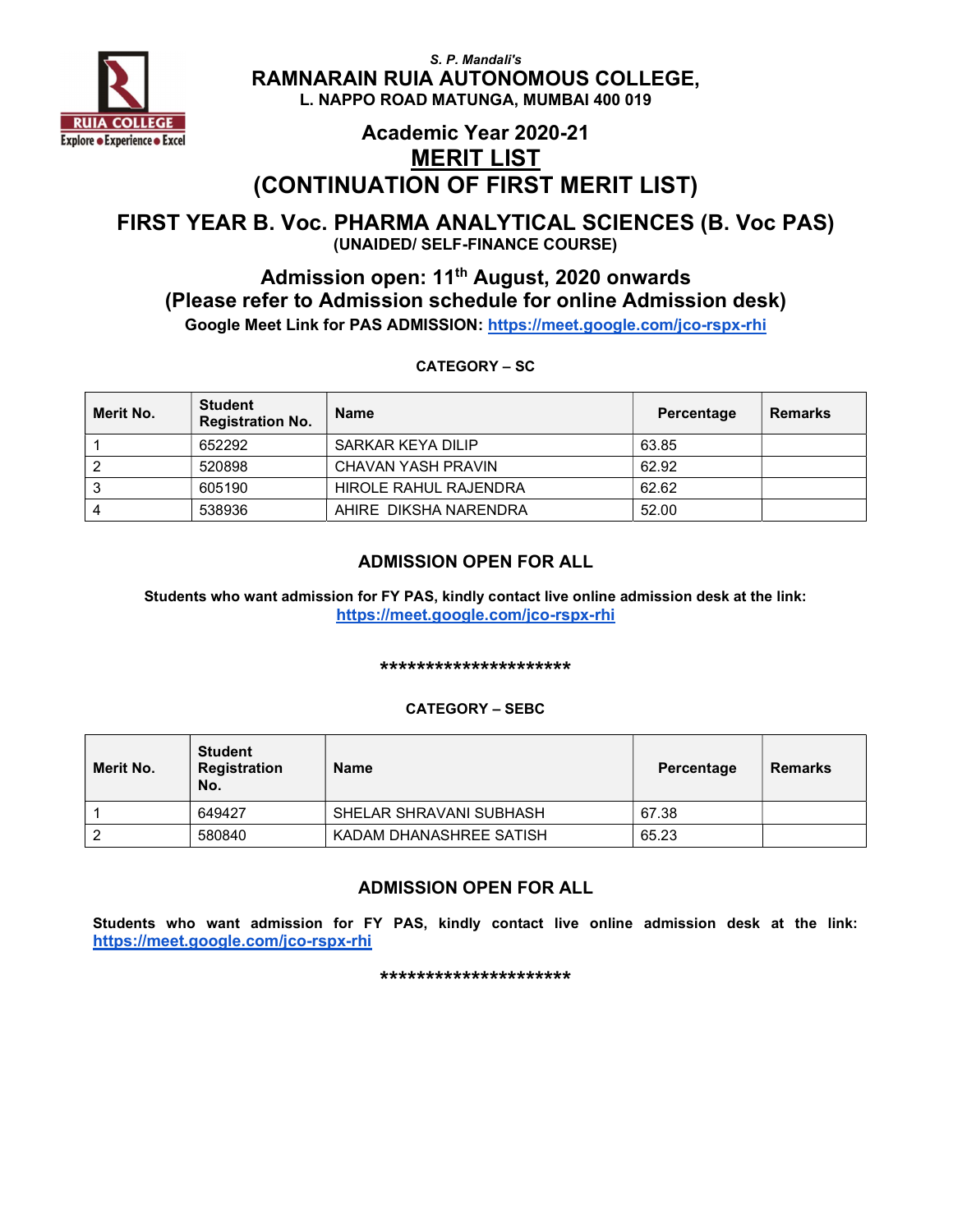

### Academic Year 2020-21 MERIT LIST (CONTINUATION OF FIRST MERIT LIST)

#### FIRST YEAR B. Voc. PHARMA ANALYTICAL SCIENCES (B. Voc PAS) (UNAIDED/ SELF-FINANCE COURSE)

### Admission open: 11<sup>th</sup> August, 2020 onwards (Please refer to Admission schedule for online Admission desk) Google Meet Link for PAS ADMISSION: https://meet.google.com/jco-rspx-rhi

CATEGORY – ST

| Merit No. | <b>Student</b><br><b>Registration No.</b> | Name                       | Percentage | <b>Remarks</b> |
|-----------|-------------------------------------------|----------------------------|------------|----------------|
|           | 652414                                    | CHAVAN ANKITA RAMAKRISHANA | 52.62      |                |
|           | 518851                                    | <b>ZURDE ANURAG KISAN</b>  | 48.92      |                |

#### ADMISSION OPEN FOR ALL

Students who want admission for FY PAS, kindly contact live online admission desk at the link: https://meet.google.com/jco-rspx-rhi

\*\*\*\*\*\*\*\*\*\*\*\*\*\*\*\*\*\*\*\*\*

#### Merit No. **Student** Registration No. Name **Percentage Remarks** 1 528906 PATIL GARGI RAJESH 96.60 2 562018 MALANDKAR MANASWI JAGANNATH 57.69 3 627003 KUDALE TANAY SANTOSH 57.08 4 611200 MUJAWAR AASIYA BABASAB 54.92 5 629319 PRAJAPATI VINIT INDRADEY 50.15

#### CATEGORY – OBC

### ADMISSION OPEN FOR ALL

Students who want admission for FY PAS, kindly contact live online admission desk at the link: https://meet.google.com/jco-rspx-rhi

\*\*\*\*\*\*\*\*\*\*\*\*\*\*\*\*\*\*\*\*\*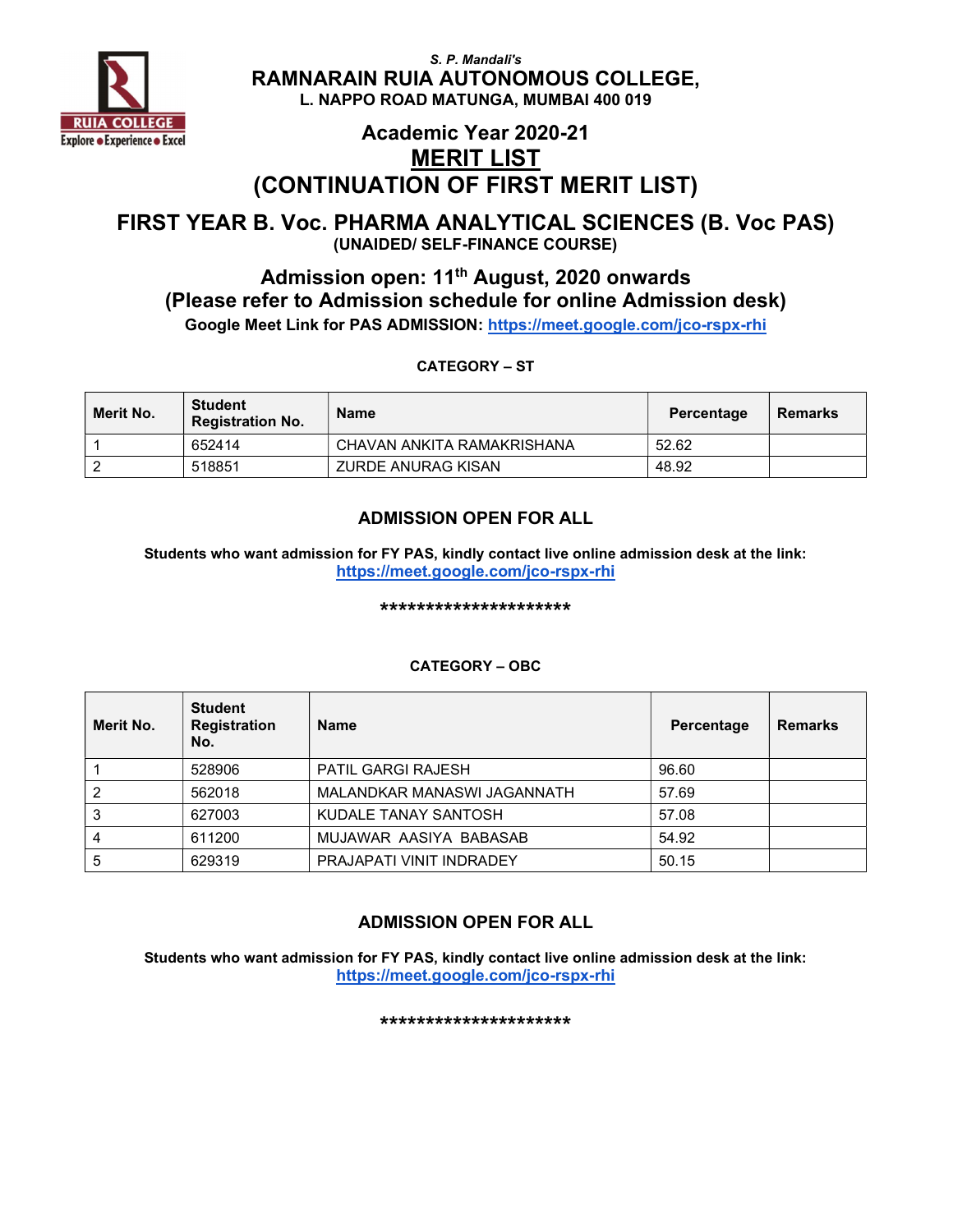

## Academic Year 2020-21 MERIT LIST (CONTINUATION OF FIRST MERIT LIST)

FIRST YEAR B. Voc. PHARMA ANALYTICAL SCIENCES (B. Voc PAS) (UNAIDED/ SELF-FINANCE COURSE)

Admission open: 11<sup>th</sup> August, 2020 onwards (Please refer to Admission schedule for online Admission desk) Google Meet Link for PAS ADMISSION: https://meet.google.com/jco-rspx-rhi

CATEGORY – SBC

No Applicants

\*\*\*\*\*\*\*\*\*\*\*\*\*\*\*\*\*\*\*\*\*

CATEGORY – VJ / DT (NT-A)

No Applicants

\*\*\*\*\*\*\*\*\*\*\*\*\*\*\*\*\*\*\*\*\*

CATEGORY – NT B

## No Applicants

\*\*\*\*\*\*\*\*\*\*\*\*\*\*\*\*\*\*\*\*\*

CATEGORY – NT (C)

## No Applicants

\*\*\*\*\*\*\*\*\*\*\*\*\*\*\*\*\*\*\*\*\*

CATEGORY – NT (D)

## No Applicants

\*\*\*\*\*\*\*\*\*\*\*\*\*\*\*\*\*\*\*\*\*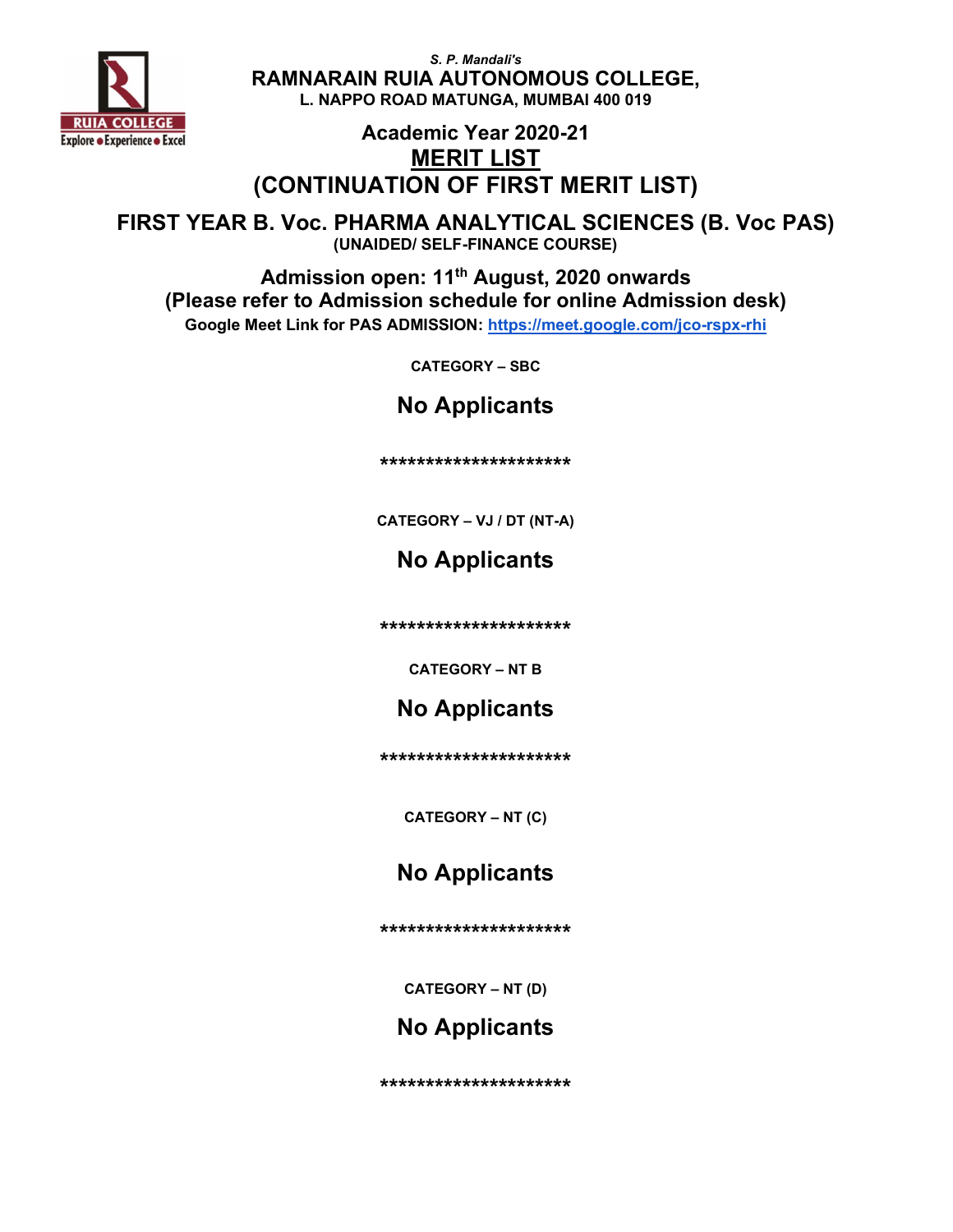

### Academic Year 2020-21 MERIT LIST (CONTINUATION OF FIRST MERIT LIST)

FIRST YEAR B. Voc. PHARMA ANALYTICAL SCIENCES (B. Voc PAS) (UNAIDED/ SELF-FINANCE COURSE)

Admission open: 11<sup>th</sup> August, 2020 onwards (Please refer to Admission schedule for online Admission desk) Google Meet Link for PAS ADMISSION: https://meet.google.com/jco-rspx-rhi

CATEGORY – EWS

# No Applicants

\*\*\*\*\*\*\*\*\*\*\*\*\*\*\*\*\*\*\*\*\*

CATEGORY – OTHERS AND PHYSICALLY HANDICAPPED

# No Applicants

\*\*\*\*\*\*\*\*\*\*\*\*\*\*\*\*\*\*\*\*\*

## Seats available

### Admission open

Students who want admission for FY PAS, kindly contact live online admission desk at the link: https://meet.google.com/jco-rspx-rhi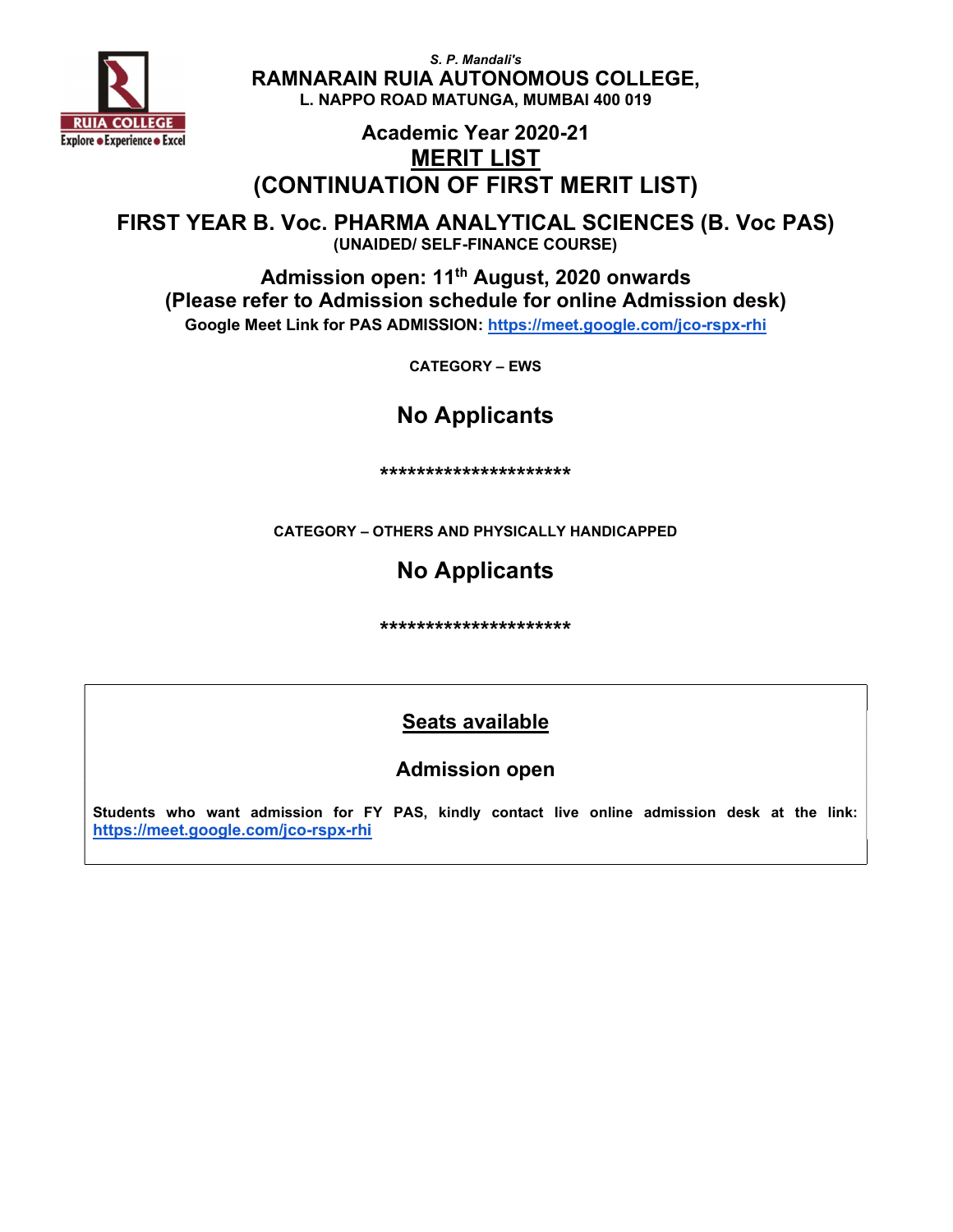

## Academic Year 2020-21 MERIT LIST (CONTINUATION OF FIRST MERIT LIST)

FIRST YEAR B. Voc. PHARMA ANALYTICAL SCIENCES (B. Voc PAS) (UNAIDED/ SELF-FINANCE COURSE)

Admission open: 11th August, 2020 onwards (Please refer to Admission schedule for online Admission desk) Google Meet Link for PAS ADMISSION: https://meet.google.com/jco-rspx-rhi

### MERIT LIST SCHEDULE

FOR ADMISSIONS TO

FY B. Voc.

(Pharma Analytical Sciences) CLASS

FOR THE ACADEMIC YEAR 2020-2021

### (GENERAL, EWS, SEBC CATEGORY)

| <b>Merit list Nos.</b>                                                            | Date                                                   | Time                 |
|-----------------------------------------------------------------------------------|--------------------------------------------------------|----------------------|
| <b>General Category</b><br>(online meet will be in the serial order of the merit) |                                                        |                      |
| <b>EWS Category</b><br>(online meet will be in the serial order of the merit)     | <b>August 11, 2020</b><br>tο<br><b>August 17, 2020</b> | 10:00 pm to 12:30 pm |
| <b>SEBC Category</b><br>(online meet will be in the serial order of the merit)    |                                                        |                      |

### (RESERVED CATEGORY)

| Merit list Nos.                                                                               | Date                                                   | <b>Time</b>           |
|-----------------------------------------------------------------------------------------------|--------------------------------------------------------|-----------------------|
| SC / ST/ DT / NT (ALL)<br>(online meet will be in the serial order of the merit)              | <b>August 11, 2020</b><br>to<br><b>August 17, 2020</b> | 1:00 pm to $12:30$ pm |
| <b>OBC &amp; Other reservations</b><br>(online meet will be in the serial order of the merit) |                                                        |                       |

◆ Platform of Admission – Google Meet online platform (Live meeting)

Google Meet Link: https://meet.google.com/jco-rspx-rhi

◆ Payment of Fee: ONLINE